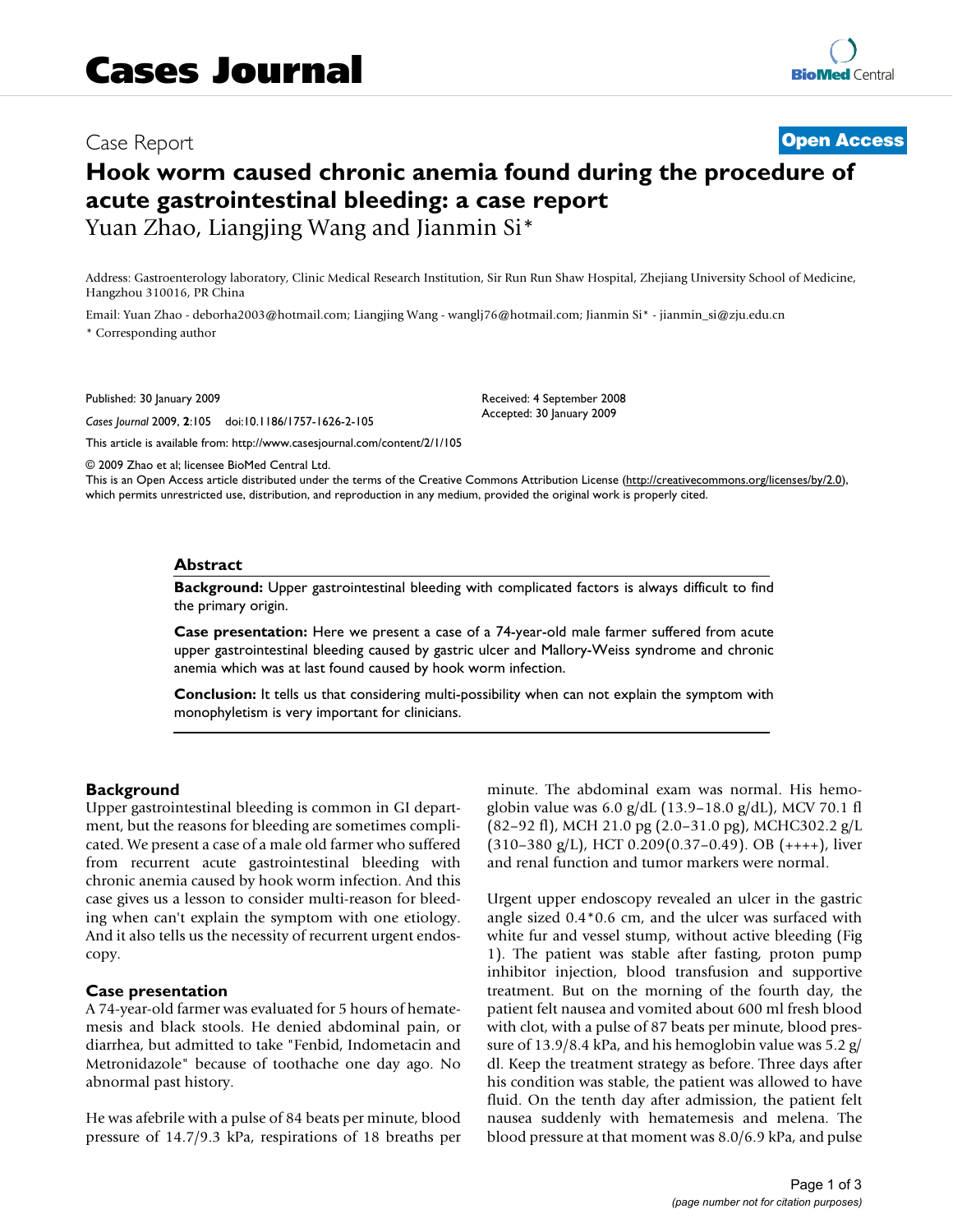

Figure 1 **The Esophagogastroduodenoscopy revealed a stage A1 gastric ulcer with bleeding**.

was 100 beats per minute. After 500 ml fresh plasma and 4 units packed red blood cell transfusion, the blood pressure rose back to 12.0/6.9 kPa.

Because of recurrent active bleeding and failure of expectant treatment, surgery was considered next step. Upper endoscopy again before surgery found longitudinal laceration with bleeding in the region of the gastro-esophageal junction, and hook warm at the duodenal bulb (Fig 2, 3). After hemostasis treatment under endoscopy and helminthicide treatment, the patient had no further bleeding and



Figure 2 **The Esophagogastroduodenoscopy revealed Mallory-Weiss syndrome**.



**Figure 3 Hook worm could be seen in the duodenal bulb through the Esophagogastroduodenoscopy**.

hemoglobin value recovered gradually and then was discharged.

## **Discussion**

Acute upper gastrointestinal bleeding is the most common emergency of GI department. The morbidity is 50– 150/10^5 per year according to the BSG guideline 2002, and about 80% can be found the reason for bleeding (Table 1). The achievement ratio of hemostasis is becoming elevated accompanied with fast development of effective medicine and therapeutic methods of hemostasis under endoscopy.

For the patients whose first symptom presented as acute upper gastrointestinal bleeding, but were found chronic microcytic, hypo chromic anemia, it was especially important to consider multi-reason possibility. In this case, chronic blood loss caused by hook warm infection could be the reasonable explanation of unmatchable small volume of hemorrhage at the beginning and heavy grade of microcytic, hypo chromic anemia. The attachment of

#### **Table 1: Etiology of upper gastrointestinal bleeding.**

| Diagnosis                                             | Percentage (%) |
|-------------------------------------------------------|----------------|
| Peptic ulcer                                          | $35 - 50$      |
| Erosion of stomach and duodenum                       | $8 - 15$       |
| Esophagitis                                           | $5 - 15$       |
| Varicose vein                                         | $5 - 10$       |
| Mallory-Weiss Syndrome                                | 15             |
| Malignant disease of the upper gastrointestinal tract |                |
| Vascular malformation                                 | 5              |
| Rare reason                                           | 5              |

Cited from Palmar KR. Guideline Gut 2002